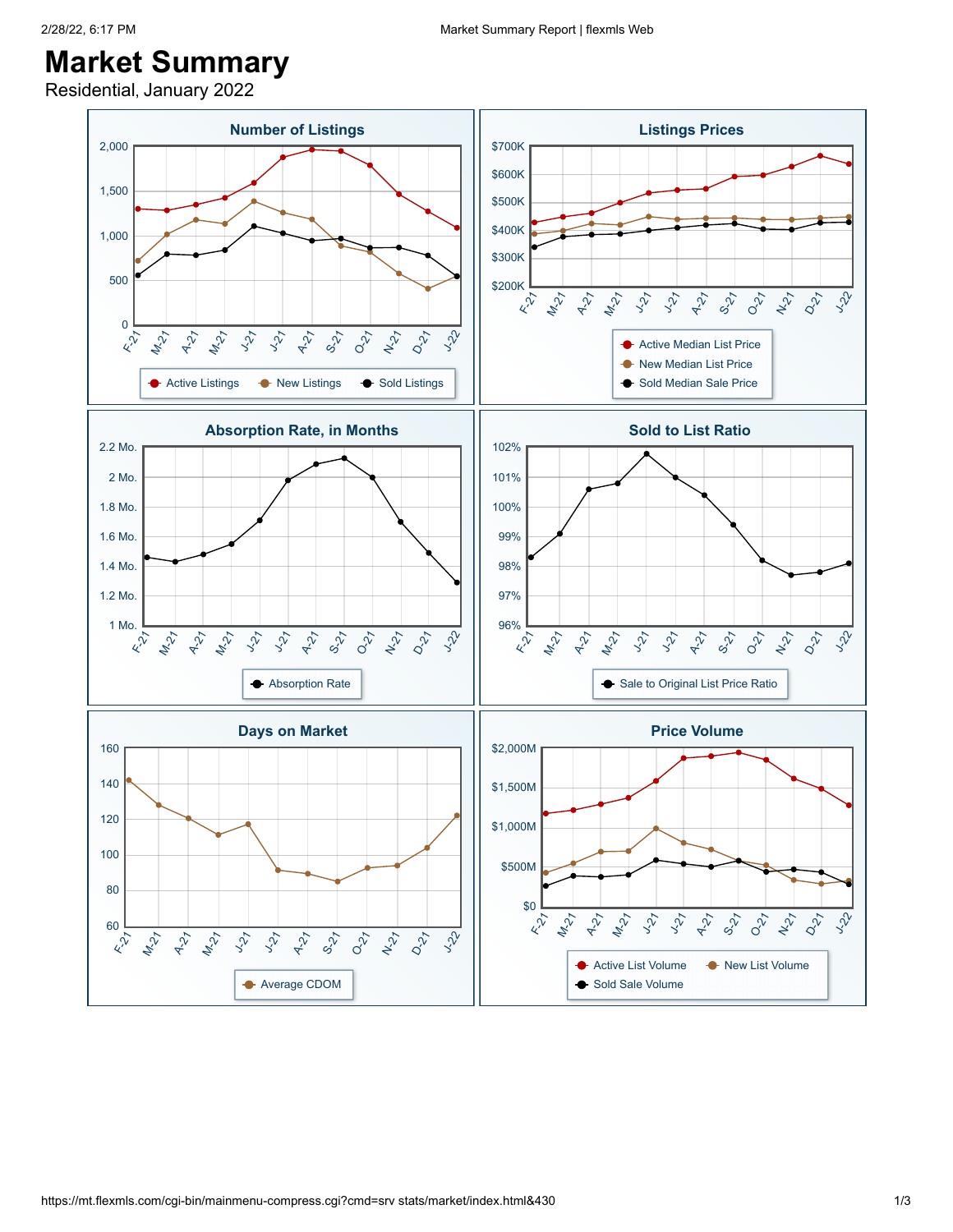'n

| <b>Summary Statistics</b> |             |           |          |                 |                 |           |
|---------------------------|-------------|-----------|----------|-----------------|-----------------|-----------|
|                           | $Jan-22$    | $Jan-21$  | $%$ Chq  | <b>2022 YTD</b> | <b>2021 YTD</b> | % Chg $ $ |
| Absorption Rate           | 1.29        | 1.61      | $-19.88$ | 1.29            | 1.61            | $-19.88$  |
| Average List Price        | \$1.175.157 | \$921.228 | 27.56    | \$988.761       | \$786.043       | 25.79     |
| l Median List Price       | \$639.450   | \$450,000 | 42.10    | \$550,000       | \$402.700       | 36.58     |
| Average Sale Price        | \$520.624   | \$441.115 | 18.02    | \$520.624       | \$441,115       | 18.02     |
| Median Sale Price         | \$429.900   | \$347.000 | 23.89    | \$429.900       | \$347.000       | 23.89     |
| Average CDOM              | 122         | 149       | $-18.12$ | 122             | 149             | $-18.12$  |
| l Median CDOM             |             | 86        | $-10.47$ | 78              | 89              | $-12.36$  |

| <b>Sold Listings</b> |                |                   |          |                |                     |          | <b>Pending Listings</b> |                |                         |          |              |                     |          |
|----------------------|----------------|-------------------|----------|----------------|---------------------|----------|-------------------------|----------------|-------------------------|----------|--------------|---------------------|----------|
|                      |                | <b>This Month</b> |          |                | <b>Year to Date</b> |          |                         |                | <b>This Month</b>       |          |              | <b>Year to Date</b> |          |
|                      | 2022           | 2021              | % Chg    | 2022           | 2021                | % Chg    |                         | 2022           | 2021                    | % Chg    | 2022         | 2021                | % Chg    |
| 0-99,999             | 5              | 22                | $-77.3$  | 5              | 22                  | $-77.3$  | 0-99,999                | 11             | 19                      | $-42.1$  | 11           | 19                  | $-42.1$  |
| 100,000-149,999      | 19             | 28                | $-32.1$  | 19             | 28                  | $-32.1$  | 100,000-149,999         | 18             | 35                      | $-48.6$  | 18           | 35                  | $-48.6$  |
| 150,000-199,999      | 34             | 48                | $-29.2$  | 34             | 48                  | $-29.2$  | 150,000-199,999         | 30             | 75                      | $-60.0$  | 30           | 75                  | $-60.0$  |
| 200,000-249,999      | 42             | 64                | $-34.4$  | 42             | 64                  | $-34.4$  | 200,000-249,999         | 28             | 55                      | $-49.1$  | 28           | 55                  | $-49.1$  |
| 250,000-299,999      | 34             | 81                | $-58.0$  | 34             | 81                  | $-58.0$  | 250,000-299,999         | 48             | 107                     | $-55.1$  | 48           | 107                 | $-55.1$  |
| 300,000-349,999      | 45             | 64                | $-29.7$  | 45             | 64                  | $-29.7$  | 300,000-349,999         | 49             | 101                     | $-51.5$  | 49           | 101                 | $-51.5$  |
| 350,000-399,999      | 62             | 65                | $-4.6$   | 62             | 65                  | $-4.6$   | 350,000-399,999         | 50             | 72                      | $-30.6$  | 50           | 72                  | $-30.6$  |
| 400,000-449,999      | 59             | 58                | 1.7      | 59             | 58                  | 1.7      | 400,000-449,999         | 47             | 50                      | $-6.0$   | 47           | 50                  | $-6.0$   |
| 450,000-499,999      | 37             | 29                | 27.6     | 37             | 29                  | 27.6     | 450,000-499,999         | 31             | 51                      | $-39.2$  | 31           | 51                  | $-39.2$  |
| 500,000-549,999      | 43             | 14                | 207.1    | 43             | 14                  | 207.1    | 500,000-549,999         | 31             | 28                      | 10.7     | 31           | 28                  | 10.7     |
| 550,000-599,999      | 27             | 24                | 12.5     | 27             | 24                  | 12.5     | 550,000-599,999         | 25             | 29                      | $-13.8$  | 25           | 29                  | $-13.8$  |
| 600,000-649,999      | 24             | 14                | 71.4     | 24             | 14                  | 71.4     | 600,000-649,999         | 22             | 21                      | 4.8      | 22           | 21                  | 4.8      |
| 650,000-699,999      | 22             | 23                | $-4.3$   | 22             | 23                  | $-4.3$   | 650,000-699,999         | 18             | 17                      | 5.9      | 18           | 17                  | 5.9      |
| 700,000-749,999      | 13             | 8                 | 62.5     | 13             | 8                   | 62.5     | 700,000-749,999         | 13             | 17                      | $-23.5$  | 13           | 17                  | $-23.5$  |
| 750,000-799,999      | $\overline{7}$ | 9                 | $-22.2$  | $\overline{7}$ | 9                   | $-22.2$  | 750,000-799,999         | 15             | 16                      | $-6.2$   | 15           | 16                  | $-6.2$   |
| 800,000-849,999      | 15             | 8                 | 87.5     | 15             | 8                   | 87.5     | 800,000-849,999         | $\overline{7}$ | 11                      | $-36.4$  | 7            | 11                  | $-36.4$  |
| 850,000-899,999      | 8              | 6                 | 33.3     | 8              | 6                   | 33.3     | 850,000-899,999         | 11             | $\overline{7}$          | 57.1     | 11           | 7                   | 57.1     |
| 900,000-949,999      | 5              | $\overline{2}$    | 150.0    | 5              | $\overline{2}$      | 150.0    | 900,000-949,999         | 5              | 5                       | 0.0      | 5            | 5                   | 0.0      |
| 950,000-999,999      | 6              | 5                 | 20.0     | 6              | 5                   | 20.0     | 950,000-999,999         | 18             | 9                       | 100.0    | 18           | 9                   | 100.0    |
| 1,000,000-1,099,999  | 5              | 6                 | $-16.7$  | 5              | 6                   | $-16.7$  | 1,000,000-1,099,999     | 8              | 3                       | 166.7    | 8            | 3                   | 166.7    |
| 1,100,000-1,199,999  | 5              | 6                 | $-16.7$  | 5              | 6                   | $-16.7$  | 1,100,000-1,199,999     | $\overline{7}$ | 4                       | 75.0     | 7            | 4                   | 75.0     |
| 1,200,000-1,299,999  | 6              | 2                 | 200.0    | 6              | $\overline{2}$      | 200.0    | 1,200,000-1,299,999     | 9              | 9                       | 0.0      | 9            | 9                   | 0.0      |
| 1,300,000-1,399,999  | 2              | 4                 | $-50.0$  | 2              | 4                   | $-50.0$  | 1,300,000-1,399,999     | 2              | $\overline{7}$          | $-71.4$  | 2            | $\overline{7}$      | $-71.4$  |
| 1,400,000-1,499,999  | $\overline{2}$ | 3                 | $-33.3$  | 2              | 3                   | $-33.3$  | 1,400,000-1,499,999     | 6              | $\overline{7}$          | $-14.3$  | 6            | $\overline{7}$      | $-14.3$  |
| 1,500,000-1,599,999  | 2              | 1                 | 100.0    | 2              | $\mathbf{1}$        | 100.0    | 1,500,000-1,599,999     | 5              | $\overline{2}$          | 150.0    | 5            | $\overline{2}$      | 150.0    |
| 1,600,000-1,699,999  | 1              | 1                 | 0.0      | 1              | $\mathbf{1}$        | 0.0      | 1,600,000-1,699,999     | 2              | $\mathbf{1}$            | 100.0    | 2            | $\mathbf{1}$        | 100.0    |
| 1,700,000-1,799,999  | 2              | 4                 | $-50.0$  | 2              | 4                   | $-50.0$  | 1,700,000-1,799,999     | 0              | 6                       | $-100.0$ | 0            | 6                   | $-100.0$ |
| 1,800,000-1,899,999  | 1              | 1                 | 0.0      | 1              | 1                   | 0.0      | 1,800,000-1,899,999     | 1              | 0                       | N/A      | 1            | 0                   | N/A      |
| 1,900,000-1,999,999  | 1              | 0                 | N/A      | 1              | 0                   | N/A      | 1,900,000-1,999,999     | 3              | $\mathbf{0}$            | N/A      | 3            | 0                   | N/A      |
| 2,000,000-2,249,999  | 5              | 1                 | 400.0    | 5              | $\mathbf{1}$        | 400.0    | 2,000,000-2,249,999     | 4              | 6                       | $-33.3$  | 4            | 6                   | $-33.3$  |
| 2,250,000-2,499,999  | 1              | 1                 | 0.0      | 1              | $\mathbf{1}$        | 0.0      | 2,250,000-2,499,999     | 3              | $\overline{2}$          | 50.0     | 3            | 2                   | 50.0     |
| 2,500,000-2,749,999  | 0              | $\overline{2}$    | $-100.0$ | 0              | $\overline{c}$      | $-100.0$ | 2,500,000-2,749,999     | 0              | $\overline{\mathbf{c}}$ | $-100.0$ | 0            | $\overline{c}$      | $-100.0$ |
| 2,750,000-2,999,999  | 1              | $\overline{2}$    | $-50.0$  | 1              | $\overline{2}$      | $-50.0$  | 2,750,000-2,999,999     | 1              | $\mathbf 0$             | N/A      | $\mathbf{1}$ | 0                   | N/A      |
| 3,000,000-3,249,999  | 0              | 0                 | 0.0      | 0              | 0                   | 0.0      | 3,000,000-3,249,999     | 0              | 1                       | $-100.0$ | 0            | $\mathbf{1}$        | $-100.0$ |
| 3,250,000-3,499,999  | 0              | 0                 | 0.0      | 0              | 0                   | 0.0      | 3,250,000-3,499,999     | 0              | $\mathbf{1}$            | $-100.0$ | 0            | $\mathbf{1}$        | $-100.0$ |
| 3,500,000-3,749,999  | 2              | 0                 | N/A      | $\overline{2}$ | 0                   | N/A      | 3,500,000-3,749,999     | 2              | $\mathbf{0}$            | N/A      | 2            | 0                   | N/A      |
| 3,750,000-3,999,999  | 0              | 0                 | 0.0      | 0              | 0                   | 0.0      | 3,750,000-3,999,999     | 1              | 0                       | N/A      | 1            | 0                   | N/A      |
| 4,000,000-4,249,999  | 0              | $\mathbf{0}$      | 0.0      | 0              | 0                   | 0.0      | 4,000,000-4,249,999     | 1              | $\mathbf{0}$            | N/A      | $\mathbf{1}$ | 0                   | N/A      |
| 4,250,000-4,499,999  | 0              | $\mathbf 0$       | 0.0      | 0              | 0                   | 0.0      | 4,250,000-4,499,999     | 0              | 0                       | 0.0      | 0            | 0                   | 0.0      |
| 4,500,000-4,749,999  | 1              | 0                 | N/A      | 1              | 0                   | N/A      | 4,500,000-4,749,999     | 0              | 1                       | $-100.0$ | 0            | $\mathbf{1}$        | $-100.0$ |
| 4,750,000-4,999,999  | 0              | $\Omega$          | 0.0      | $\mathbf 0$    | $\mathbf 0$         | 0.0      | 4,750,000-4,999,999     | 2              | $\Omega$                | N/A      | 2            | 0                   | N/A      |
| $5,000,000+$         | 0              | 1                 | $-100.0$ | 0              | $\mathbf{1}$        | $-100.0$ | $5,000,000+$            | 0              | 4                       | $-100.0$ | 0            | 4                   | $-100.0$ |
| Totals               | 544            | 607               | $-10.4$  | 544            | 607                 | $-10.4$  | Totals                  | 534            | 781                     | $-31.6$  | 534          | 781                 | $-31.6$  |